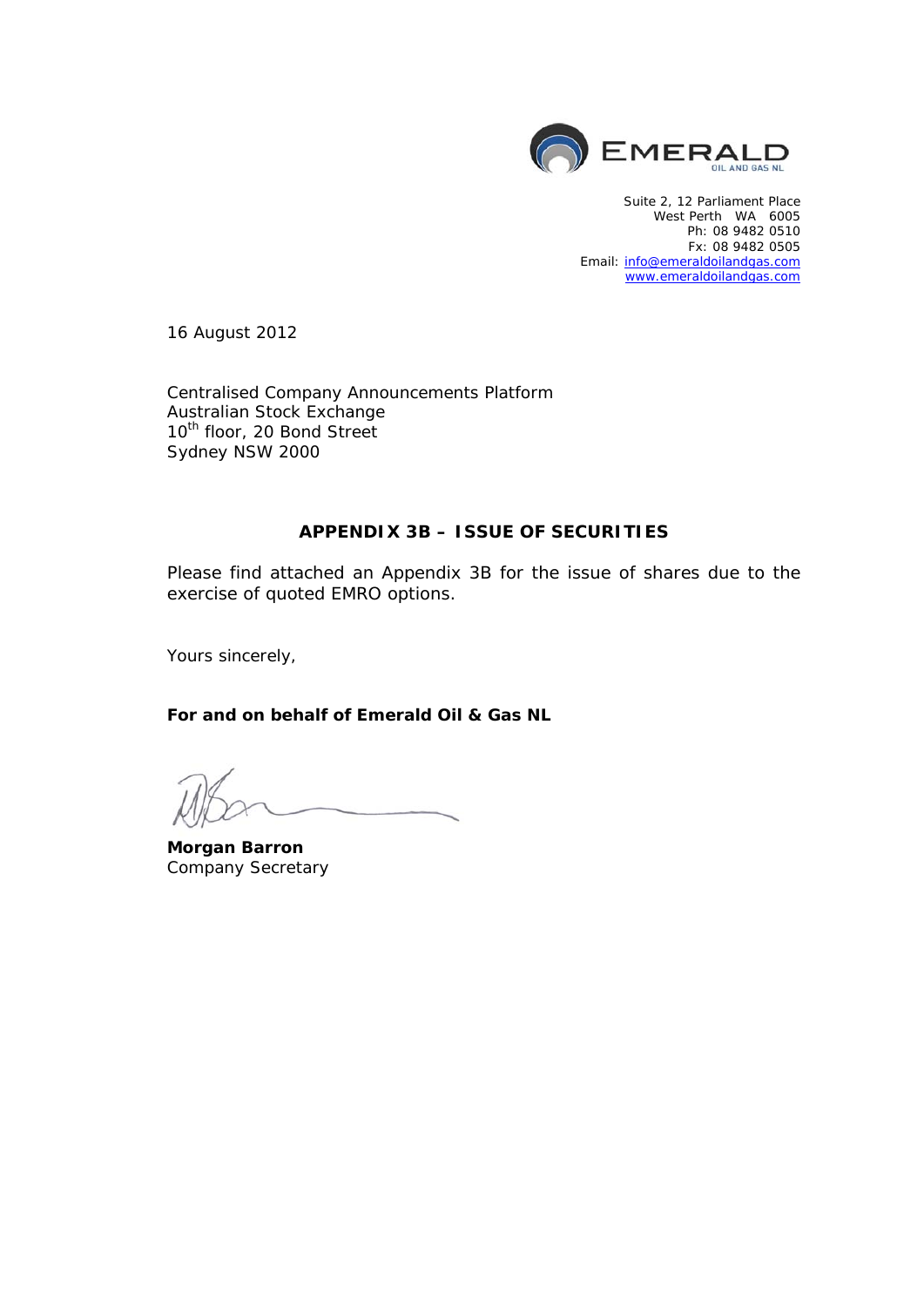*Rule 2.7, 3.10.3, 3.10.4, 3.10.5*

# **Appendix 3B**

## **New issue announcement, application for quotation of additional securities and agreement**

*Information or documents not available now must be given to ASX as soon as available. Information and documents given to ASX become ASX's property and may be made public.* 

Introduced 1/7/96. Origin: Appendix 5. Amended 1/7/98, 1/9/99, 1/7/2000, 30/9/2001, 11/3/2002, 1/1/2003, 24/10/2005.

Name of entity

Emerald Oil & Gas NL

ABN

72 009 795 046

We (the entity) give ASX the following information.

## **Part 1 - All issues**

*You must complete the relevant sections (attach sheets if there is not enough space).*

1 +Class of +securities issued or to be issued

Ordinary Shares

2 Number of <sup>+</sup>securities issued or to be issued (if known) or maximum number which may be issued

3 Principal terms of the <sup>+</sup>securities (eg, if options, exercise price and expiry date; if partly paid <sup>+</sup>securities, the amount outstanding and due dates for payment; if <sup>+</sup>convertible securities, the conversion price and dates for conversion)

9,912

Fully paid ordinary shares

<sup>+</sup> See chapter 19 for defined terms.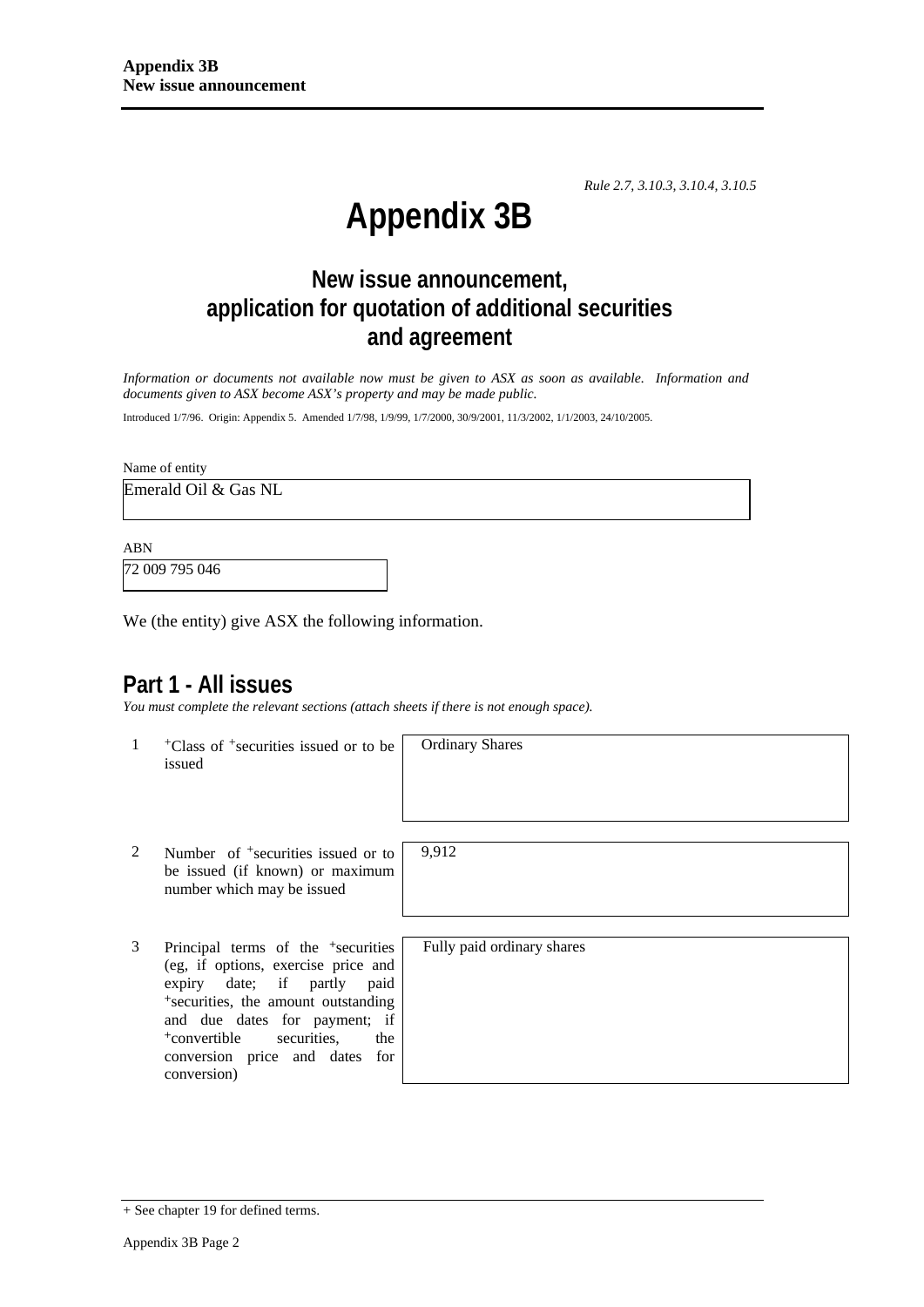4 Do the <sup>+</sup>securities rank equally in all respects from the date of allotment with an existing <sup>+</sup>class of quoted <sup>+</sup>securities?

> If the additional securities do not rank equally, please state:

- the date from which they do
- the extent to which they participate for the next dividend, (in the case of a trust, distribution) or interest payment
- the extent to which they do not rank equally, other than in relation to the next dividend, distribution or interest payment

5 Issue price or consideration \$0.05 per share

- 6 Purpose of the issue (If issued as consideration for the acquisition of assets, clearly identify those assets)
- 7 Dates of entering <sup>+</sup>securities into uncertificated holdings or despatch of certificates

16 August 2012

|   |                                                                                                                                              | Number      | <sup>+</sup> Class                                                     |
|---|----------------------------------------------------------------------------------------------------------------------------------------------|-------------|------------------------------------------------------------------------|
|   | Number and <sup>+</sup> class of all <sup>+</sup> securities quoted on<br>ASX <i>(including the securities in clause 2 if</i><br>applicable) | 943,649,828 | <b>Fully Paid Ordinary Shares</b>                                      |
| 8 |                                                                                                                                              | 78,734,656  | Listed Options exercisable at<br>5c each expiring on 31 August<br>2012 |



Exercise of quoted options

Yes.

+ See chapter 19 for defined terms.

8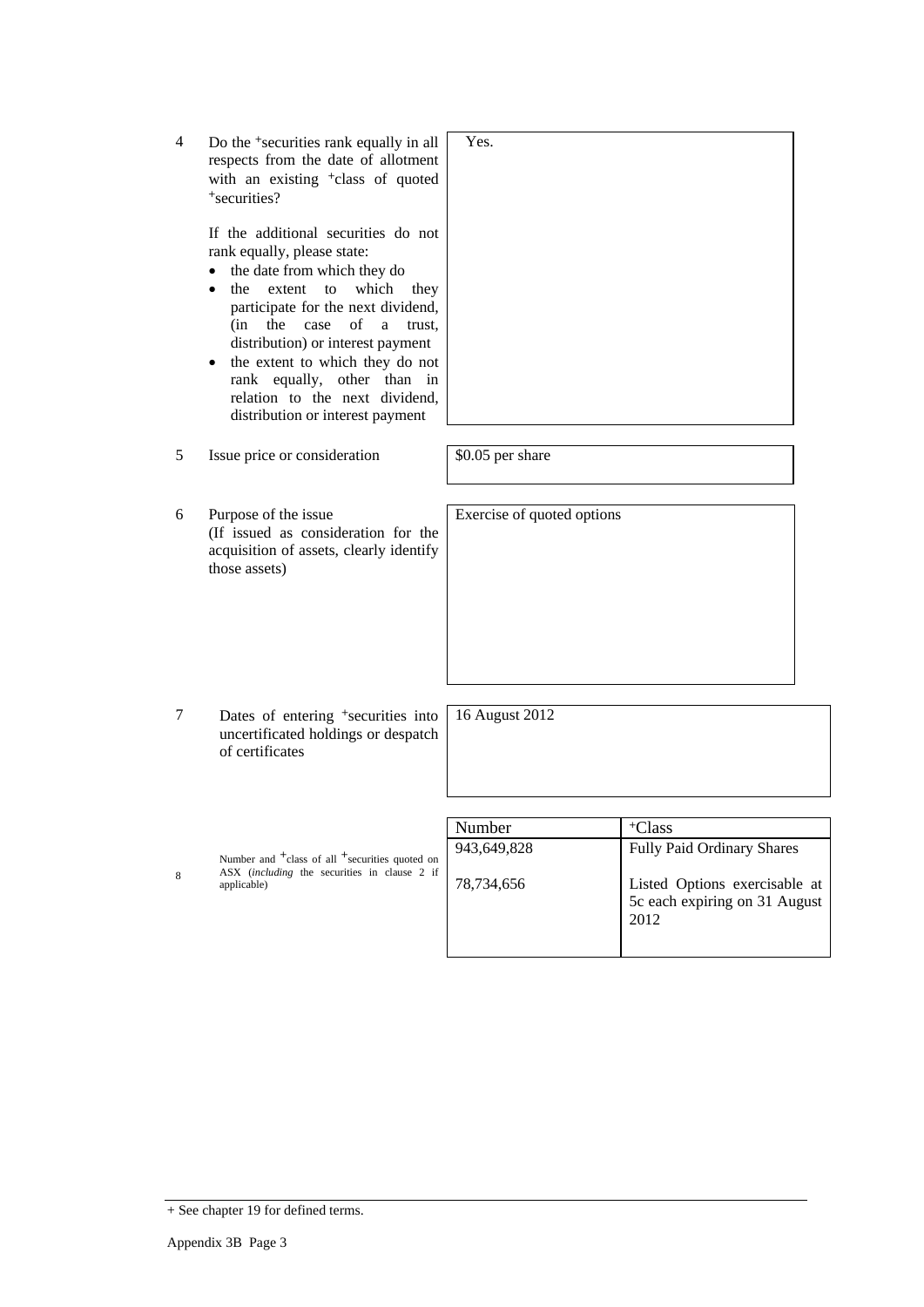|   |                                                                                                                                                  | Number      | <sup>+</sup> Class                                                      |
|---|--------------------------------------------------------------------------------------------------------------------------------------------------|-------------|-------------------------------------------------------------------------|
| 9 | Number and <sup>+</sup> class of all <sup>+</sup> securities not quoted<br>on ASX <i>(including the securities in clause 2 if</i><br>applicable) | 5,000,000   | Options exercisable at 10c<br>each expiring on 31 March<br>2014         |
|   |                                                                                                                                                  | 117,600,000 | Unlisted Options exercisable<br>at 5c each expiring on 30<br>April 2014 |
|   |                                                                                                                                                  | 50,000,000  | Unlisted Options exercisable<br>at 5c each expiring on 28 June<br>2014  |
|   |                                                                                                                                                  |             |                                                                         |

10 Dividend policy (in the case of a trust, distribution policy) on the increased capital (interests)

|                                                                                                                      |  | the contract of the contract of the contract of |  |
|----------------------------------------------------------------------------------------------------------------------|--|-------------------------------------------------|--|
|                                                                                                                      |  |                                                 |  |
|                                                                                                                      |  |                                                 |  |
|                                                                                                                      |  |                                                 |  |
|                                                                                                                      |  |                                                 |  |
|                                                                                                                      |  |                                                 |  |
| <u> 1989 - Andrea Santa Andrea Andrea Andrea Andrea Andrea Andrea Andrea Andrea Andrea Andrea Andrea Andrea Andr</u> |  |                                                 |  |
|                                                                                                                      |  |                                                 |  |

## **Part 2 - Bonus issue or pro rata issue**

| 11 | holder<br>security<br>approval<br><b>Is</b><br>required?                                                                            |
|----|-------------------------------------------------------------------------------------------------------------------------------------|
|    |                                                                                                                                     |
| 12 | Is the issue renounceable or non-<br>renounceable?                                                                                  |
|    |                                                                                                                                     |
| 13 | Ratio in which the <sup>+</sup> securities will<br>be offered                                                                       |
|    |                                                                                                                                     |
| 14 | <sup>+</sup> Class of <sup>+</sup> securities to which the<br>offer relates                                                         |
|    |                                                                                                                                     |
| 15 | +Record<br>determine<br>date<br>to<br>entitlements                                                                                  |
|    |                                                                                                                                     |
| 16 | Will holdings on different registers<br>(or subregisters) be aggregated for<br>calculating entitlements?                            |
|    |                                                                                                                                     |
| 17 | Policy for deciding entitlements in<br>relation to fractions                                                                        |
|    |                                                                                                                                     |
| 18 | Names of countries in which the<br>entity has <sup>+</sup> security holders who<br>will not<br>be<br>issue<br>sent new<br>documents |
|    | Note: Security holders must be told how their<br>entitlements are to be dealt with.                                                 |
|    | Cross reference: rule 7.7.                                                                                                          |
|    |                                                                                                                                     |
| 19 | Closing<br>date<br>for<br>of<br>receipt<br>acceptances or renunciations                                                             |

<sup>+</sup> See chapter 19 for defined terms.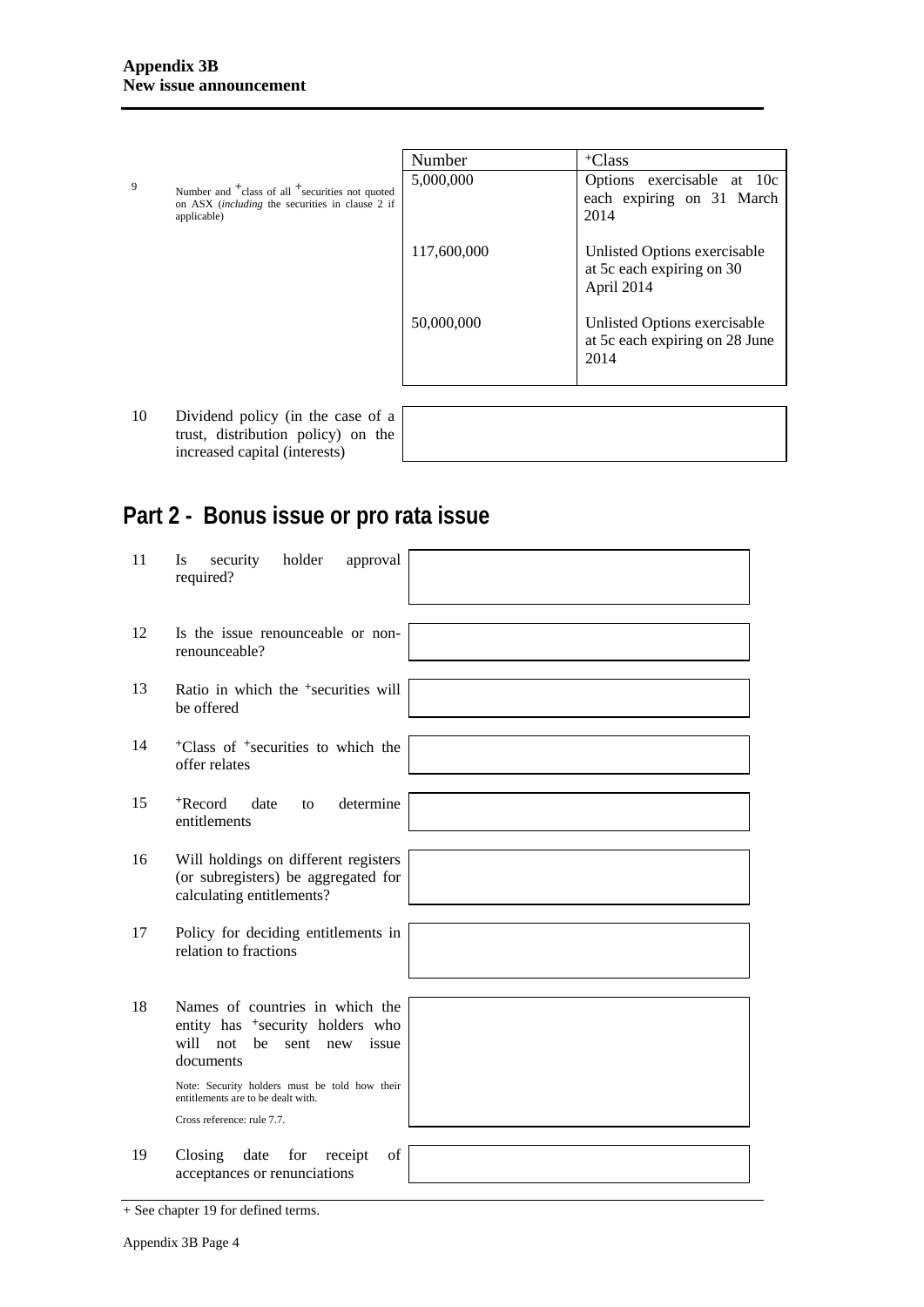- 20 Names of any underwriters
- 21 Amount of any underwriting fee or commission
- 22 Names of any brokers to the issue
- 23 Fee or commission payable to the broker to the issue
- 24 Amount of any handling fee payable to brokers who lodge acceptances or renunciations on behalf of +security holders
- 25 If the issue is contingent on <sup>+</sup>security holders' approval, the date of the meeting
- 26 Date entitlement and acceptance form and prospectus or Product Disclosure Statement will be sent to persons entitled
- 27 If the entity has issued options, and the terms entitle option holders to participate on exercise, the date on which notices will be sent to option holders
- 28 Date rights trading will begin (if applicable)
- 29 Date rights trading will end (if applicable)
- 30 How do <sup>+</sup>security holders sell their entitlements *in full* through a broker?
- 31 How do <sup>+</sup>security holders sell *part* of their entitlements through a broker and accept for the balance?
- 32 How do <sup>+</sup>security holders dispose of their entitlements (except by sale through a broker)?
- 33 +Despatch date

<sup>+</sup> See chapter 19 for defined terms.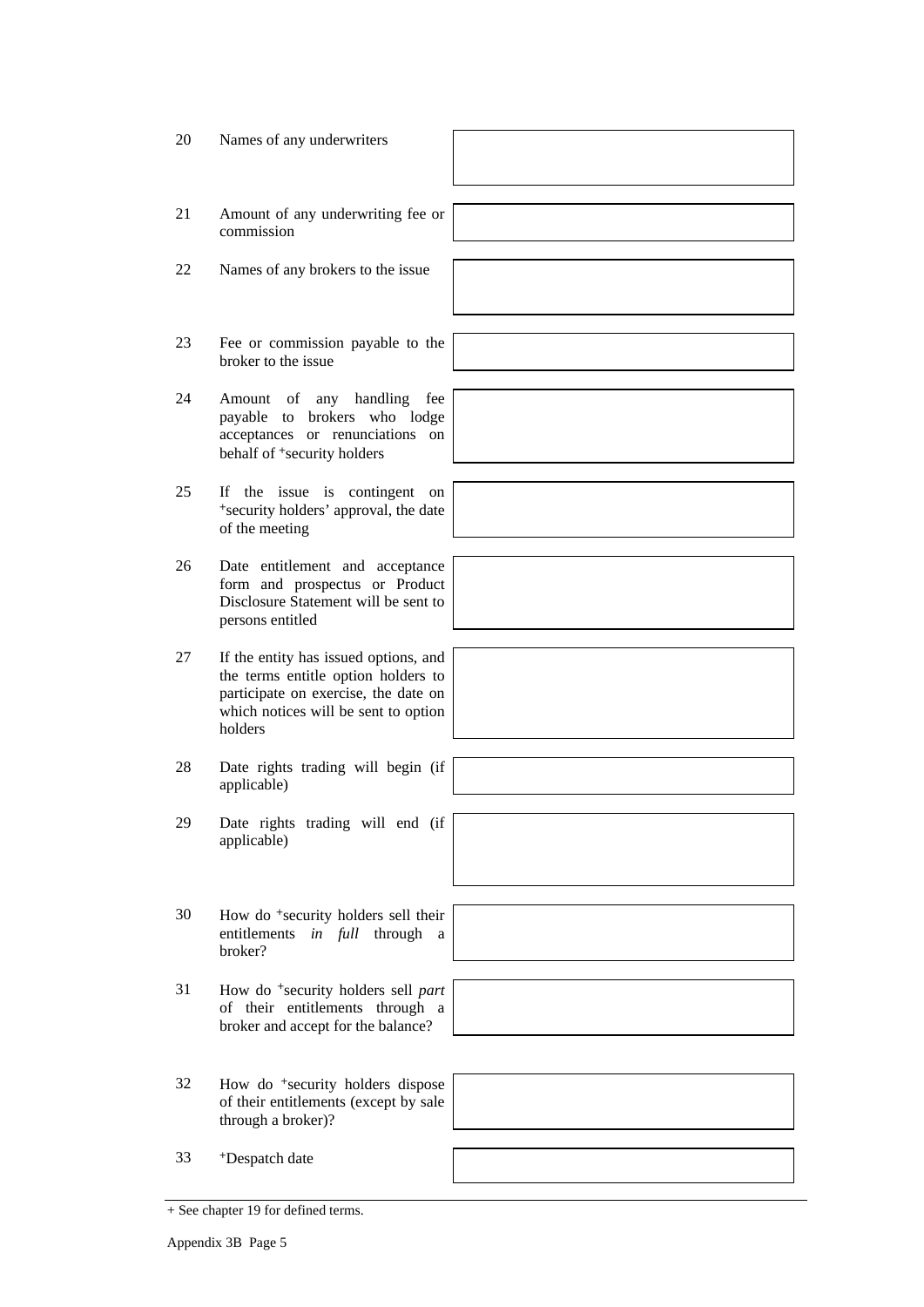## **Part 3 - Quotation of securities**

*You need only complete this section if you are applying for quotation of securities* 

- 34 Type of securities (*tick one*)
- (a) **Securities described in Part 1**

(b) All other securities

Example: restricted securities at the end of the escrowed period, partly paid securities that become fully paid, employee incentive share securities when restriction ends, securities issued on expiry or conversion of convertible securities

### **Entities that have ticked box 34(a)**

#### **Additional securities forming a new class of securities**

*Tick to indicate you are providing the information or documents*

- 35 If the +securities are +equity securities, the names of the 20 largest holders of the additional <sup>+</sup>securities, and the number and percentage of additional <sup>+</sup>securities held by those holders
- 36 If the +securities are +equity securities, a distribution schedule of the additional <sup>+</sup>securities setting out the number of holders in the categories 1 - 1,000 1,001 - 5,000 5,001 - 10,000 10,001 - 100,000 100,001 and over
- 

37 A copy of any trust deed for the additional <sup>+</sup>securities

#### **Entities that have ticked box 34(b)**

38 Number of securities for which <sup>+</sup>quotation is sought



39 Class of <sup>+</sup>securities for which quotation is sought



<sup>+</sup> See chapter 19 for defined terms.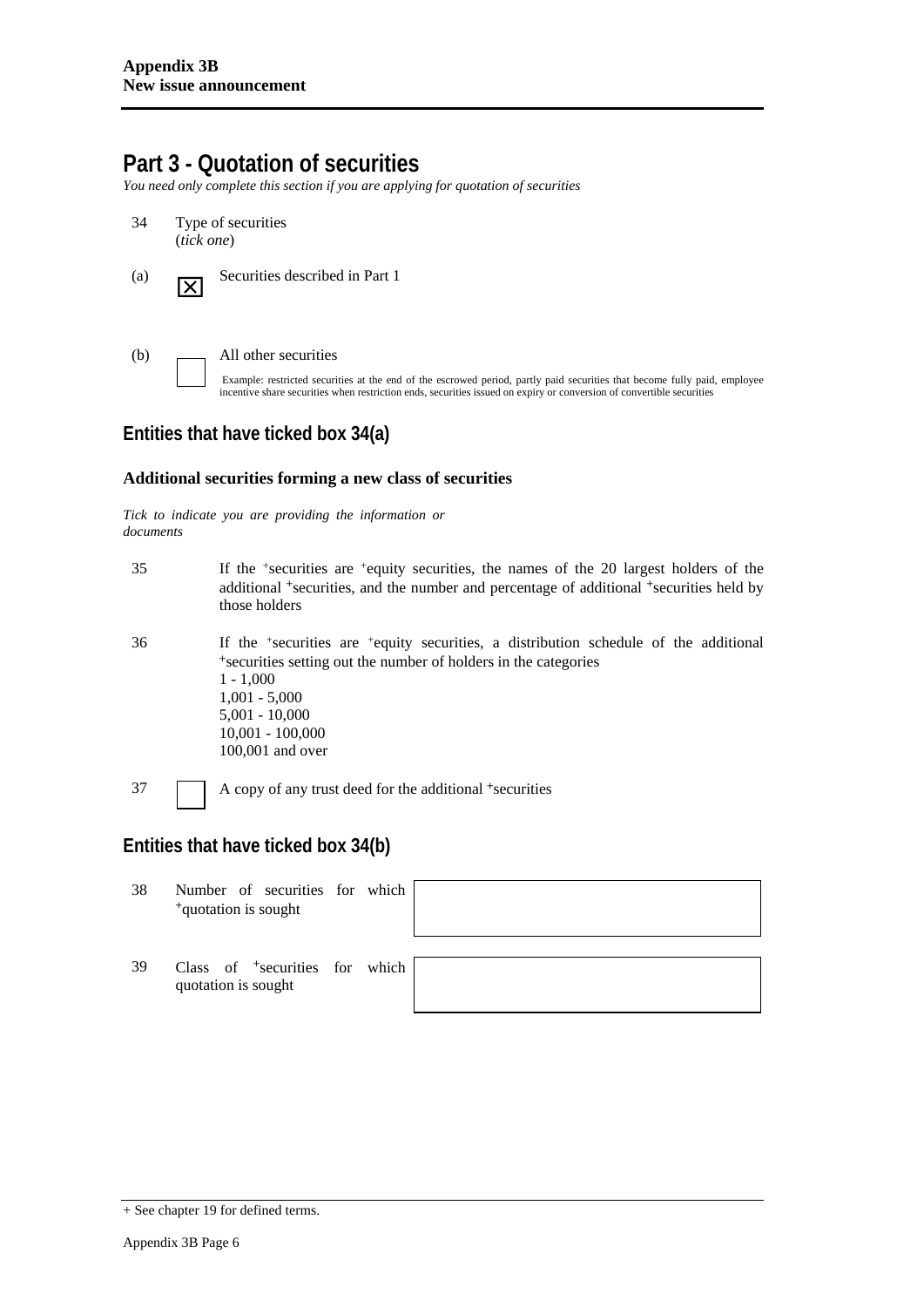40 Do the <sup>+</sup>securities rank equally in all respects from the date of allotment with an existing <sup>+</sup>class of quoted <sup>+</sup>securities?

> If the additional securities do not rank equally, please state:

- the date from which they do
- the extent to which they participate for the next dividend, (in the case of a trust, distribution) or interest payment
- the extent to which they do not rank equally, other than in relation to the next dividend, distribution or interest payment
- 41 Reason for request for quotation now

Example: In the case of restricted securities, end of restriction period

(if issued upon conversion of another security, clearly identify that other security)

|    |                                                                                                                            | Number | Class |
|----|----------------------------------------------------------------------------------------------------------------------------|--------|-------|
| 42 | Number and <sup>+</sup> class of all <sup>+</sup> securities  <br>quoted on ASX (including the<br>securities in clause 38) |        |       |
|    |                                                                                                                            |        |       |



<sup>+</sup> See chapter 19 for defined terms.